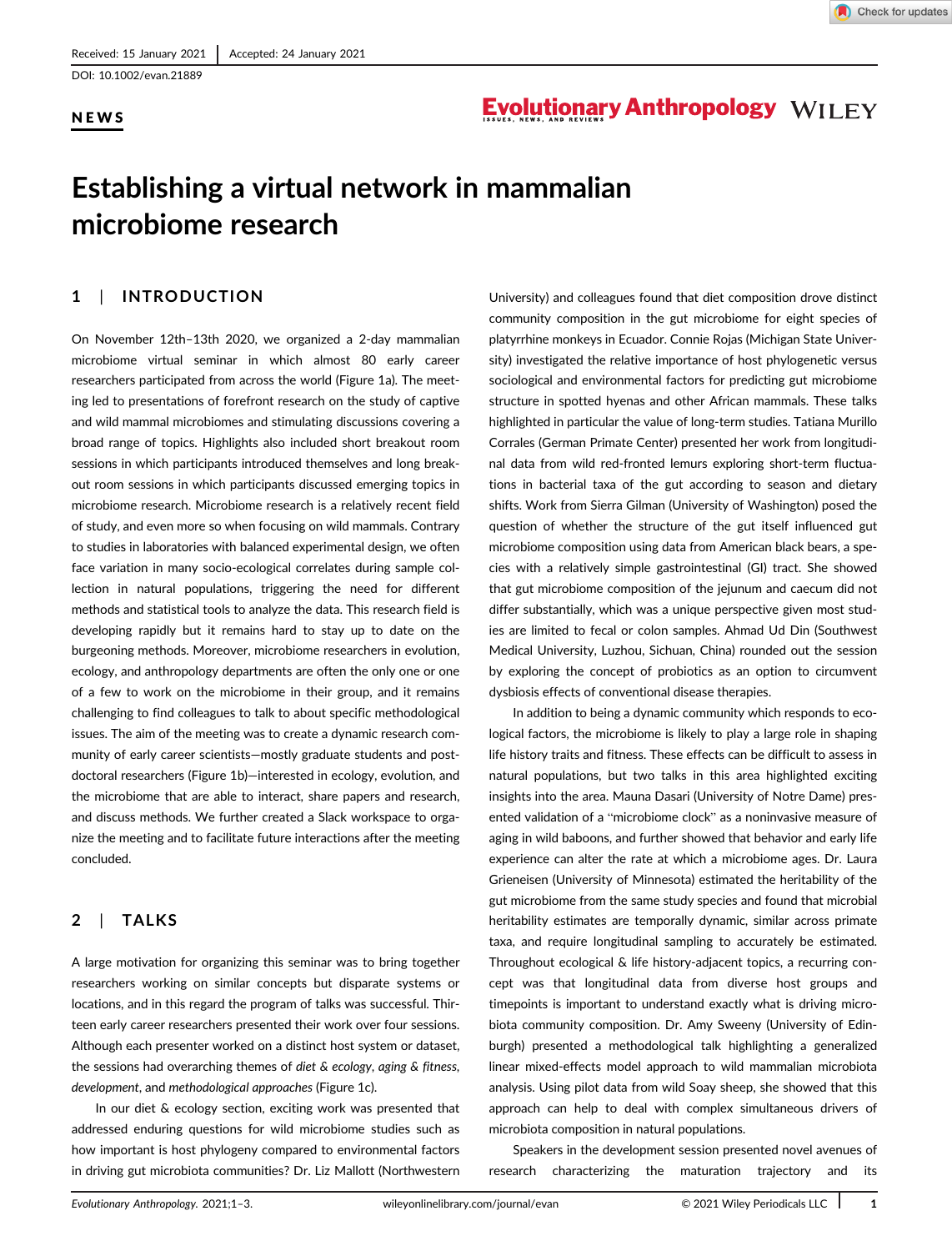

FIGURE 1 (a) Map of participant locations indicated by green pins. (b) Career stage of participants as a percentage of total participants. (c) Five overarching talk topics for the 13 presented talks. (d) Scaled WordArt illustrating participant responses to the question: "What was your favorite part of this 2-day seminar?"

consequences for the host in primate and human infants. Simone Anzà (University of Göttingen) investigated whether increased prenatal maternal physiological stress measured from fecal glucocorticoid levels has a negative effect on gut microbiota composition of wild infant Assamese macaques. Dr. Lauren Petrullo (University of Michigan) presented evidence for selective seeding of maternal milk microbiota in the infant gut microbiome of vervet monkeys. Dr. Alice Baniel (Stony Brook University) presented data on the developmental maturation trajectory of the gut microbiome in wild infant geladas from birth to weaning. She showed that infants reach a stable microbiota configuration around 18 months, the age of behavioral weaning, despite highlighting high interindividual variation in the timing of this transition. Carra Simpson (University of Melbourne) presented her research on the associations between oral microbiome composition, most notably oral treponemes, with human host anxiety and depression symptoms. She described the importance of researching oral microbes, which colonize the entryway to the GI tract, due to their intimate association with oral and systemic health. Cortisol secreted into the mouth in response to stress, via the salivary glands, as well as host immune and microbial interactions, were hypothesized sources for associations between the oral microbiome and mental health. Katherine Daiy (Yale University) is interested in how industrialization and the nutritional transition shape the evolution of human physiology. She explored how variation in the human breast milk composition translated into individual differences in the gut microbiome composition of infants from the Polynesian island of Samoa.

### 3 | DISCUSSIONS

Each day of talks concluded with breakout session discussions of three prompts, followed by a large group discussion of the topics. Overall, attendees were highly engaged with the prompts and breakout rooms were successful in facilitating discussion, networking, and the sharing of methods, ideas, and protocols across labs (Figure 1d).

On the first day, groups discussed (1) the challenges associated with longitudinal microbiome research. For example, how do developmental processes and senescence complement or complicate studies of the microbiome? Groups discussed issues with demonstrating vertical transmission from mother to infant communities during early life, longitudinal versus cross-sectional sampling structures, and the importance of considering how animals age across the life course when constructing hypotheses and predictions related to the microbiome. Groups also discussed (2) the application of ecological theory to understanding microbiome dynamics and considerations of the microbiome as an ecosystem. Implementation of competition assays and co-occurrence networks can provide insight into how microbial taxa interact with one another, and a focus on microbial evolution can help disentangle variation in microbial function across host lifespan. The first day concluded with a discussion of (3) non-gut microbial communities, such as the skin, milk, oral, and reproductive microbiomes. In particular, groups discussed challenges with the development of laboratory protocols for these and other communities given that they are typically lower in bacterial load than the gut and more prone to